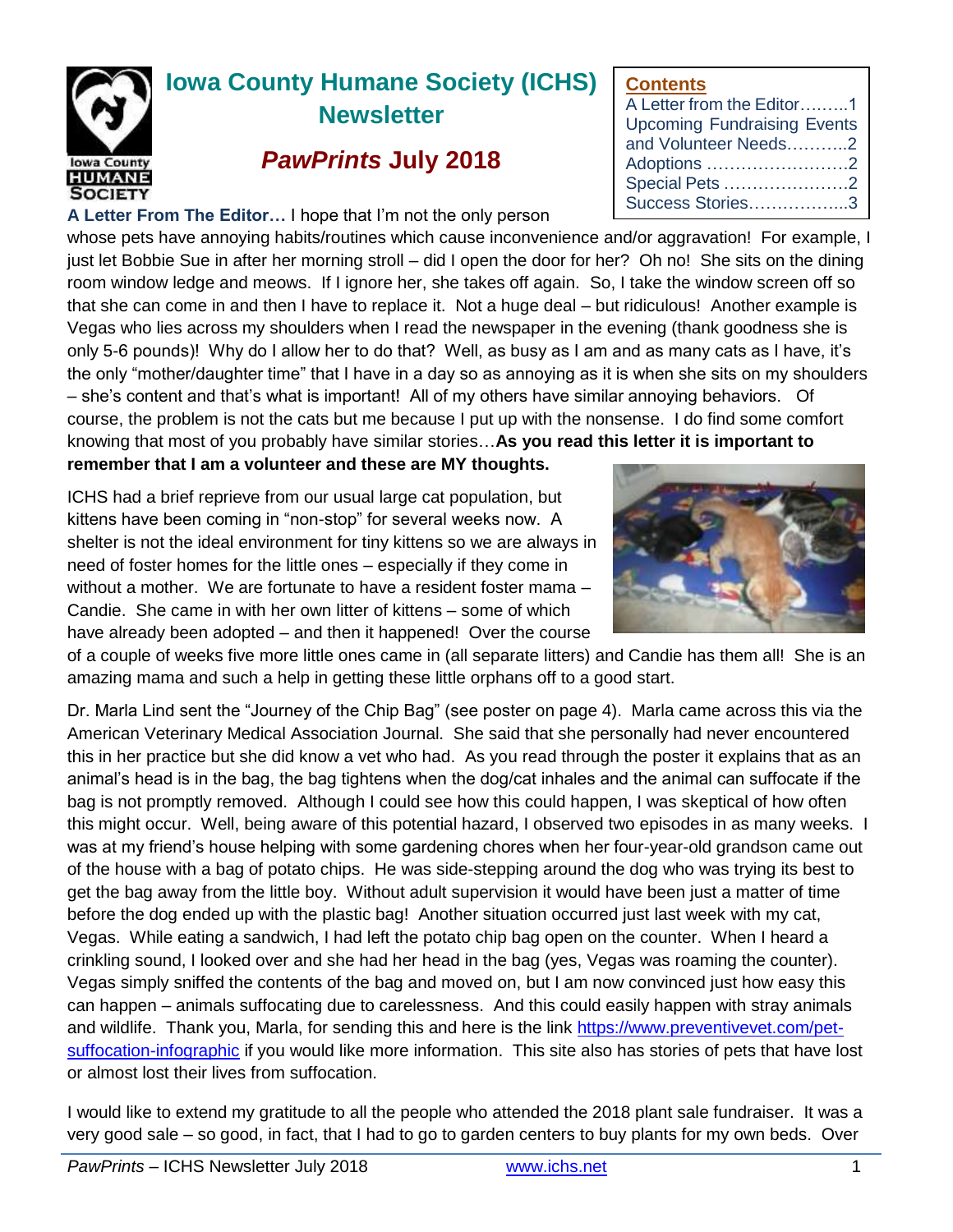the course of the years my helpers and I would joke about not having any plants left over to pack up and transport home. Well, that is basically what happened this year. As much as I have enjoyed doing the sale, I'm glad that this chapter of my life is over – it is way too much work. Again, thanks to all who have supported my efforts over the years. **If you have any suggestions or ideas about the content of ICHS PAWPRINTS, please contact me, Terri Davis, at [roadhogbiker@gmail.com](mailto:roadhogbiker@gmail.com)**

#### **Upcoming Fundraising Events and Volunteer Needs**

Just a reminder that ICHS is always looking for volunteers to help with the planning and implementation of our fundraisers. Our goal is to have enough volunteers so that each individual would only have to help plan and/or work at one event per year. So…if you would like to get involved with the planning and organizing of 2018's fundraisers, please contact the shelter for more details. We hope to hear from you!!!

**August 1st:** ICHS will be running the food booth on the first day of the **Lands End Warehouse Sale**, open from 8:30am-5:00pm. **Volunteers needed!**

**September 29th:** ICHS is the designated charity for the **Botham Vineyards Uncorked 5K** in Barneveld. Sign up for the race or help by volunteering! More info at [http://www.uncorked5k.com/.](http://www.uncorked5k.com/)

**October 14th**: ICHS is the designated charity for the **Mad City Canicross 5K/10K** in Blue Mounds. Sign up for the race or help by volunteering! Learn more at [http://www.madcitycanicross.com/.](http://www.madcitycanicross.com/)

#### **May & June Adoptions**

| <b>May</b>                                                                       |         |             |       | June        |             |           |             |  |
|----------------------------------------------------------------------------------|---------|-------------|-------|-------------|-------------|-----------|-------------|--|
| <b>Cats</b>                                                                      |         | <b>Dogs</b> |       | <b>Cats</b> |             |           | <b>Dogs</b> |  |
| Micah (S)                                                                        | Rishi   | Tiny        | Sassy | Cardamom*   | <b>Bond</b> | Smarties* | Ty®         |  |
| Tony                                                                             |         | Rex         | Ham   | Paprika*    | Kazoo*      | Gibbon    | Sampson     |  |
| <b>Morris</b>                                                                    | Queen ۞ | Layla       |       | Fennel*     |             |           |             |  |
| <b>Black Jack</b>                                                                |         |             |       |             |             |           |             |  |
| $*$ = kitten                                                                     |         |             |       |             |             |           |             |  |
| $+$ = transferred to Angel's Wish                                                |         |             |       |             |             |           |             |  |
| edenotes animal has been at ICHS for over a year/has special needs/or is elderly |         |             |       |             |             |           |             |  |

#### **Special Pets**

We all know that all animals are 'special' but the animals featured in this section are indeed special. These are 'special needs' animals. The special person/family who adopts one of these animals knows that this may/may not be the long-term relationship which we hope for when we open our hearts and homes to a new family member. These animals 'forever homes' with us may be just for a short time before they move on…But, nevertheless, these animals need a home and a loving family just as we all do. Are you possibly the family that could provide a home for one of these animals? If not, do you know of a family who could provide a loving home for these animals? If so, please come out to ICHS and find out more about these animals from the ICHS staff.



#### **FIV Kitty – Chiclet & Dijon**

**Chiclet** is a young kitty – about 5 years old. She is a petite torti with a stubby tail and is front declawed. She is a sweetie! I haven't had the pleasure to spend much time with her, but I have been told that she loves to play – not so much with a person but that she plays by herself and is very entertaining to watch. She is a bit shy so once she settles into a home setting, it is fairly certain that her true personality will reveal itself and that YOU will find her to be a little "love bug".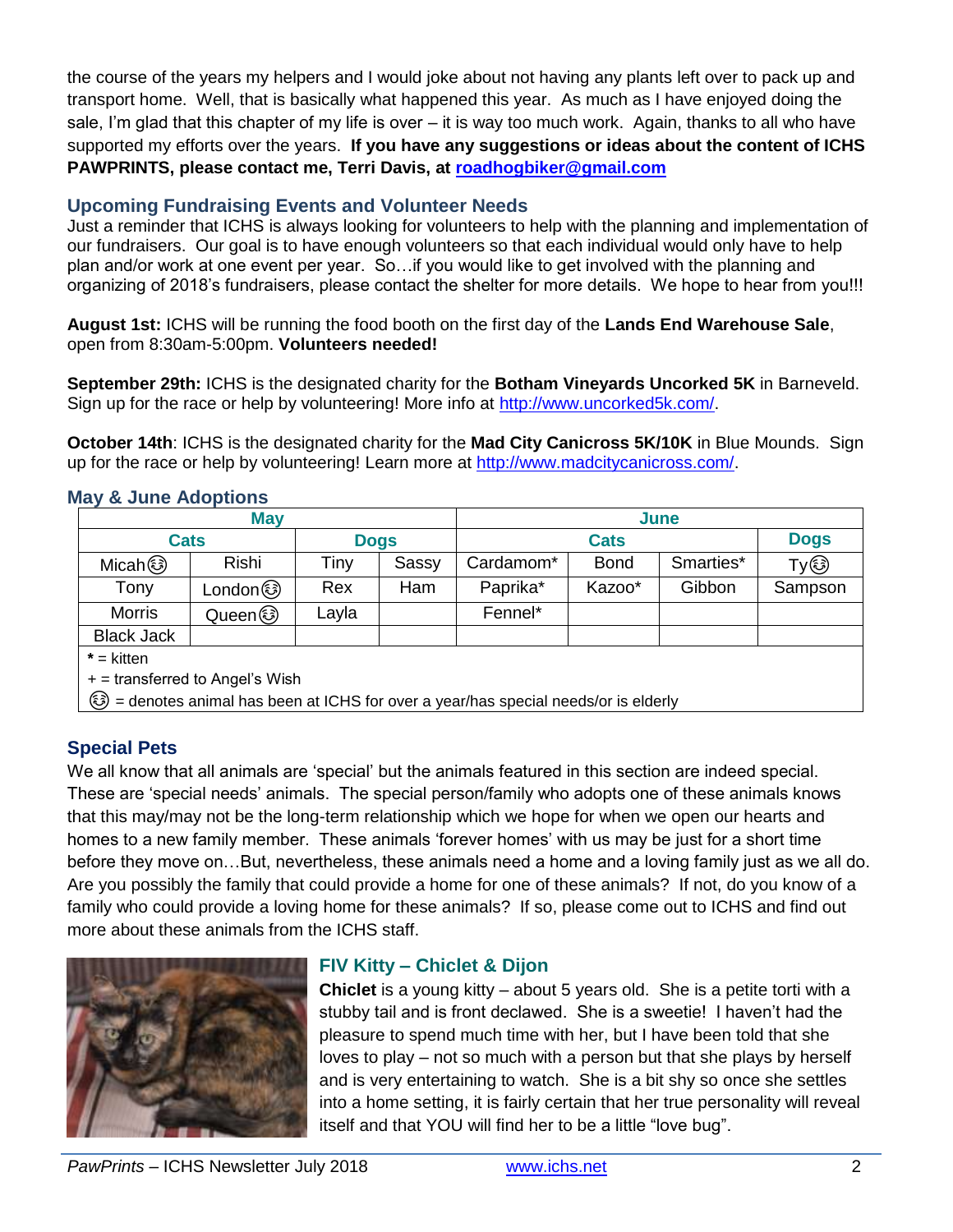

**Dijon** is a young, fun kitty. Being approximately a year old he is squirmy but very affectionate. He loves to play and so enjoys being out of his cage so that he can stretch, climb and "get the kinks out". FIV cats can live with other cats and my guess is that this good-natured little guy would do well with other cats, but at the moment we do not have the luxury of having a room that FIV cats can occupy so he is confined to a cage which is all the more reason that he is waiting for YOU to provide him with his "furever home"!

Although we call FIV cats "special", there really are no special considerations

when adopting FIV kitties. If it wasn't for the FIV+ sign on their cages, you wouldn't have a clue that they have FIV! They must be kept indoors. They may live with other indoor cats since FIV is not easily passed between cats (it would be best if your other cat(s) are good-natured and amicable to a new pal). FIV is primarily spread by serious bite wounds so if you have other cats, it is important to properly introduce FIV cats to the others (but you would do that with any cat that you bring home). It is also important to keep them free from stress so a quiet home would be best. So…Chiclet & Dijon need homes.

#### **Success Stories**



**Ty** is settling in well. Definitely coming out of his shell and showing us more of his goofiness. He's a hoot!! He had his first vet visit with our vet yesterday. He won over every staff member he met. He did amazing and is on his heart worm prevention - took the first dose like a champ! He continues to love his daily walks. We are so lucky to have adopted him.

I just wanted to let you know **Esther** and I are having a great time together. She has settled in nicely. Turns out she is very playful, finding any little thing to bat round and she loves her crinkle ball. She also likes to follow me around and sleep with whoever leaves the door open. Sometimes she can be demanding for attention and lets you know with a strong head butt. But then she will roll over and want her belly rubbed. I am trying to train



her to walk with a harness and a leash. So, to sum up, we are both happy! Thanks! Robin and Esther



Hello! **Micah** came to his forever home after a long stay at your shelter. Clearly, he was treated with great kindness as he is an unbelievably sweet, gentle, loving, chatty, playful and happy cat. We renamed him Elliot Winslow Nickleby. Yes, I realize that may sound silly but kitties are part of the family, so they get long names like we all have. He talks all the time - when he sees something interesting through the patio doors (squirrels, chipmunks, birds including turkeys), when he wants to play, and I think when he wants to know where we are. He runs through the

house in the evening, talking every time he stops, before flying down or up the stairs again. He loves kisses and will lay on his back, while being held in our arms, for belly rubs, which demonstrates a huge amount of trust. He sits on Stan's lap every morning while he is working on his computer. Only a kitty that has been treated exclusively with patience has that trust, proving the wonderful job you have done at ICHS, and continue to do. Our existing female, Olive (Olive Guinevere Bartholemew:)), is no longer growling at him, and she is even starting to consider playing chase with him. When Olive and Elliot are bonded, we plan on getting another kitty, but for now we're letting the two of them get to know each other. Thank you for providing the wonderful home for kitties, Denise (and Stan (and Elliot and Olive))